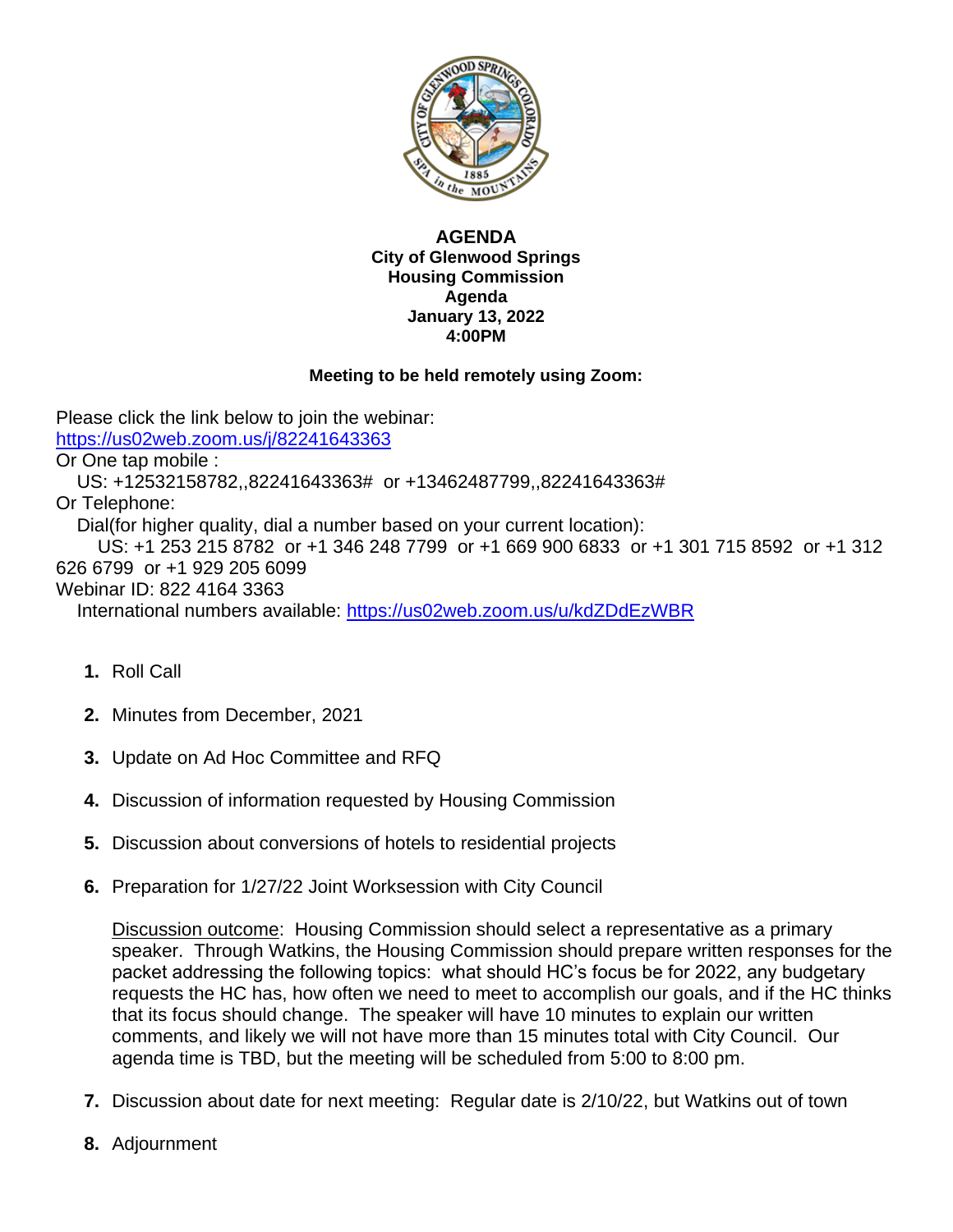

**MINUTES City of Glenwood Springs Housing Commission Agenda December 9, 2021 City Hall City Council Chambers 101 W. 8th Street 4:00PM**

## **1.** Roll Call

Present: Housing Commissioners Bobbi Hodge, Sumner Schachter, Matt Spidell, Ellen Dole (who participated by phone), and Erin Morelli

Not present: Sean Nesbitt

Also present: City Councilor Paula Stepp; Watkins Fulk-Gray, Senior Planner; Hannah Klausman, Community Development Assistant Director; and Annemarie Glenn, resident interested in joining the Housing Commission

**2.** Minutes from November, 2021

M/S Sumner and Bobbi to approve the minutes. Motion passed by a vote of 5-0.

**3.** Discussion of information requested by Housing Commission

Watkins discussed some of the research he has completed for the Housing Commission, including inclusionary housing and commercial linkage requirements for other nearby municipalities, average rents in Glenwood as gathered by Bobbi, and median home sale prices through June of this year. Sumner requested Staff and the Housing Commission put together a list of affordable housing projects that they are aware of in the City. Paula noted an information-sharing initiative she was contacted about recently that is looking for steering committee members.

**4.** Update on RFQ process and ad hoc committee

Hannah said that she and Steve Boyd will be trying to create the pro formas for the gap between development costs and sale prices for the City-sponsored development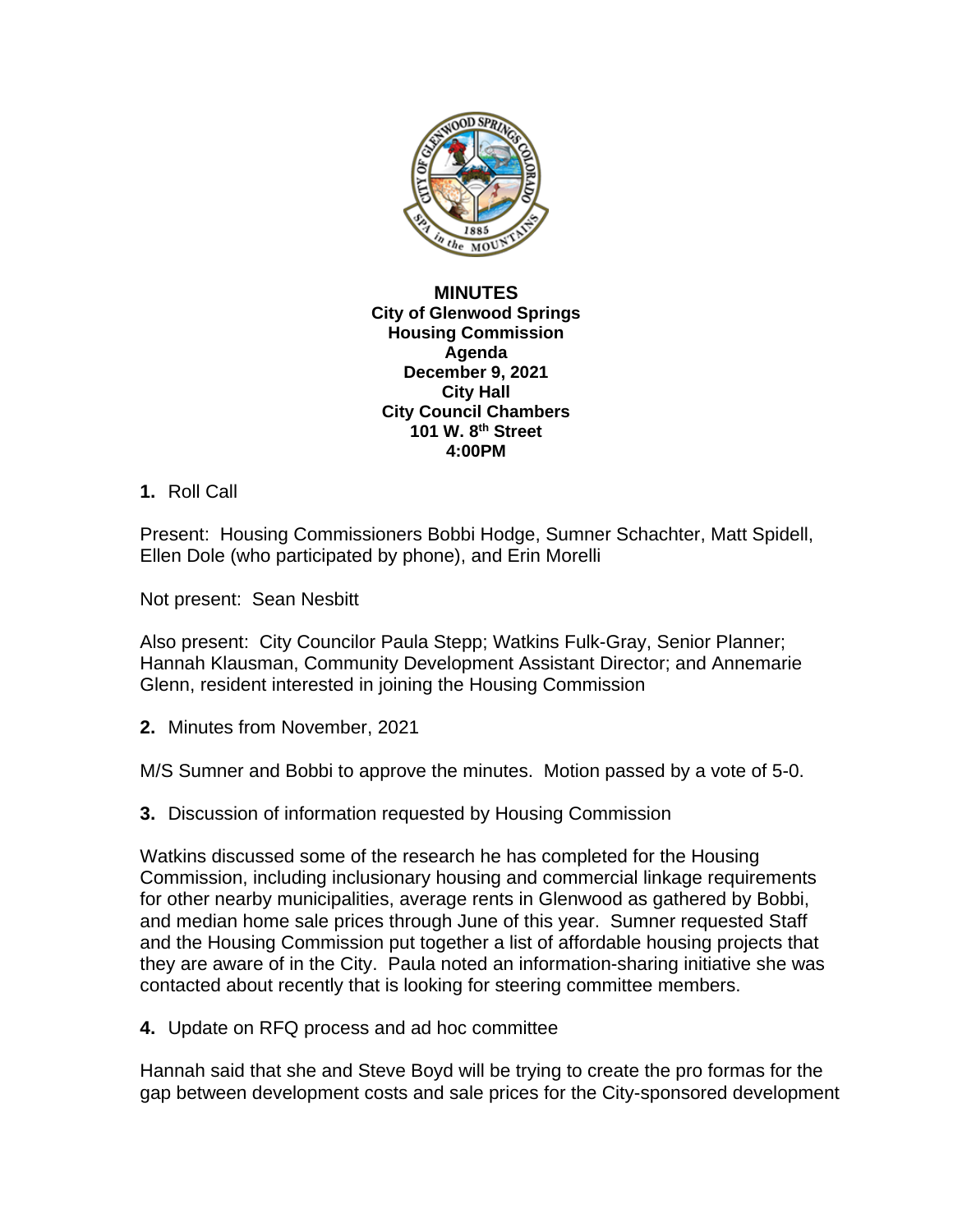project. They are not experts in this, but will do their best creating pro formas so that the City gets the best responses from the RFQ as possible. It is hoped that the RFQ will be released by February.

The ad hoc committee will be chaired by Clark Anderson with representation from the Housing Commission, but not by City Staff. Paula recommended an update for City Council and possibly approval for the recent changes.

Hannah informed the Commission that the City has applied for a DOLA grant that, if awarded, will help the City in the City-sponsored development project. Sumner noted that City Council set aside \$10,000 for pre-development consultant work for the project, and Hannah confirmed that it was carried over to next year. Sumner suggested sending an update to the advisory committee and City Council on the development project.

**5.** Future agenda topics and action plan discussion

Housing Commission members were supportive of the action plan. Ellen suggested adding "fair housing" to the tools, as it would address ADA improvements that could be made.

Paula asked if members are happy meeting once a month. There was general consensus for monthly meetings, not more often. Ellen requested having joint meetings with other boards whose purposes overlap with Housing Commission, and that the meetings be part of Housing Commission's regular meetings, rather than additional meetings.

Next Meeting is January 13, 2022

Staff next steps:

- Continue updating the action plan with items that have been completed by the **City**
- Schedule joint meetings in 2022 with other boards and commissions with overlapping purposes